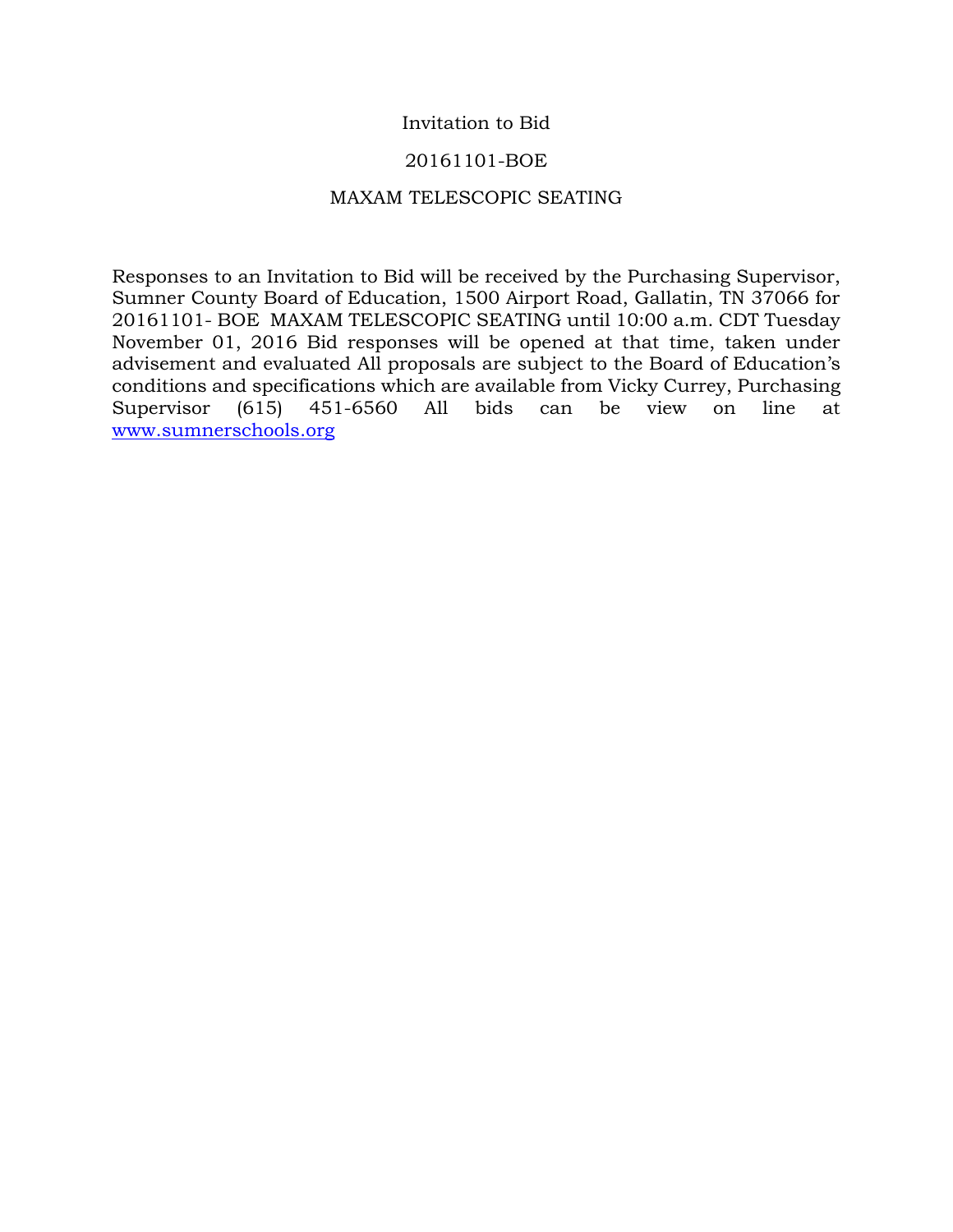#### **NOTICE TO RESPONDENTS**

Responses to an Invitation to Bid will be received by the Purchasing Supervisor in the SUPPORT SERVICE FACILITY CONFERENCE ROOM, Sumner County Board of Education, and 1500 Airport Road Gallatin, TN 37066. They will be received until **10:00 A.M. Local Time November 01, 2016** for Bid # **20161101- BOE MAXAM Telescopic Seating** , at which time the responses will be opened, taken under advisement and evaluated. *BIDS WILL BE POSTED ON www.sumnerschools.org*

#### **GENERAL REQUIREMENTS AND CONDITIONS**

-------------------------------------------------------------------------------------------------------------------------------

- 1. The Sumner County Board of Education reserves the right to accept or reject any and/or all responses in whole or in part, and to waive informalities therein.
- 2. Any responses received after the scheduled closing time for the receipt for responses will not be considered.
- 3. If a mistake is discovered after the responses are received, only the Sumner County Board of Education may allow the respondent to withdraw the entire response.
- 4. Partial payments will not be approved unless justification for such payment can be shown. Terms will be net 30 days.
- 5. Payment will not be made until the said **MAXAM Telescopic Seating** are inspected and approved as meeting all specifications by persons appointed by the Sumner County Board of Education.
- 6. Responses submitted must be in a sealed envelope and marked on the outside as follows: **RESPONSE: MAXAM Telescopic Seating DEADLINE: November 01, 2016 10:00 a.m.**
- 7. Facsimile responses will not be considered.
- 8. If a successful bidder violates any terms of their bid, the contract, school board policy or any law they may be disqualified from bidding for a period of two years for minor violations or longer for major violations. Bids from disqualified bidders will not be accepted during the period of disqualification.
- 9. Prices quoted on the response (if any) are to be considered firm and binding until the said **MAXAM Telescopic Seating** are in the possession of the Sumner County Board of Education.
- 10. No purchase or contract is authorized or valid until the issuance of a Board Purchase Order in accordance with Board Policy. No Board Employee is authorized to purchase equipment, supplies or services prior to the issuance of such a Purchase Order.
- 11. Any deviation from these stated terms, specifications and conditions must be coordinated with and approved in writing by the Purchasing Supervisor, Vicky Currey (615) 451-6560.
- 12. All bids that exceed \$25,000 must have the Company Name, License Number, and Expiration Date thereof and License Classification of Contractor listed on outside of sealed envelope. As required by State of Tennessee Code Annotated 62-6-119.
- 13. The awarded bidder will be required to post a performance and payment bond in the amount of 25% of the contract price if it exceeds \$100,000 as stated by State of Tennessee Code Annotated 12-4-201.
- 14. If the project cost in excess of \$25,000 a performance bond must be secured by the requesting party in an amount equal to the market improvement value.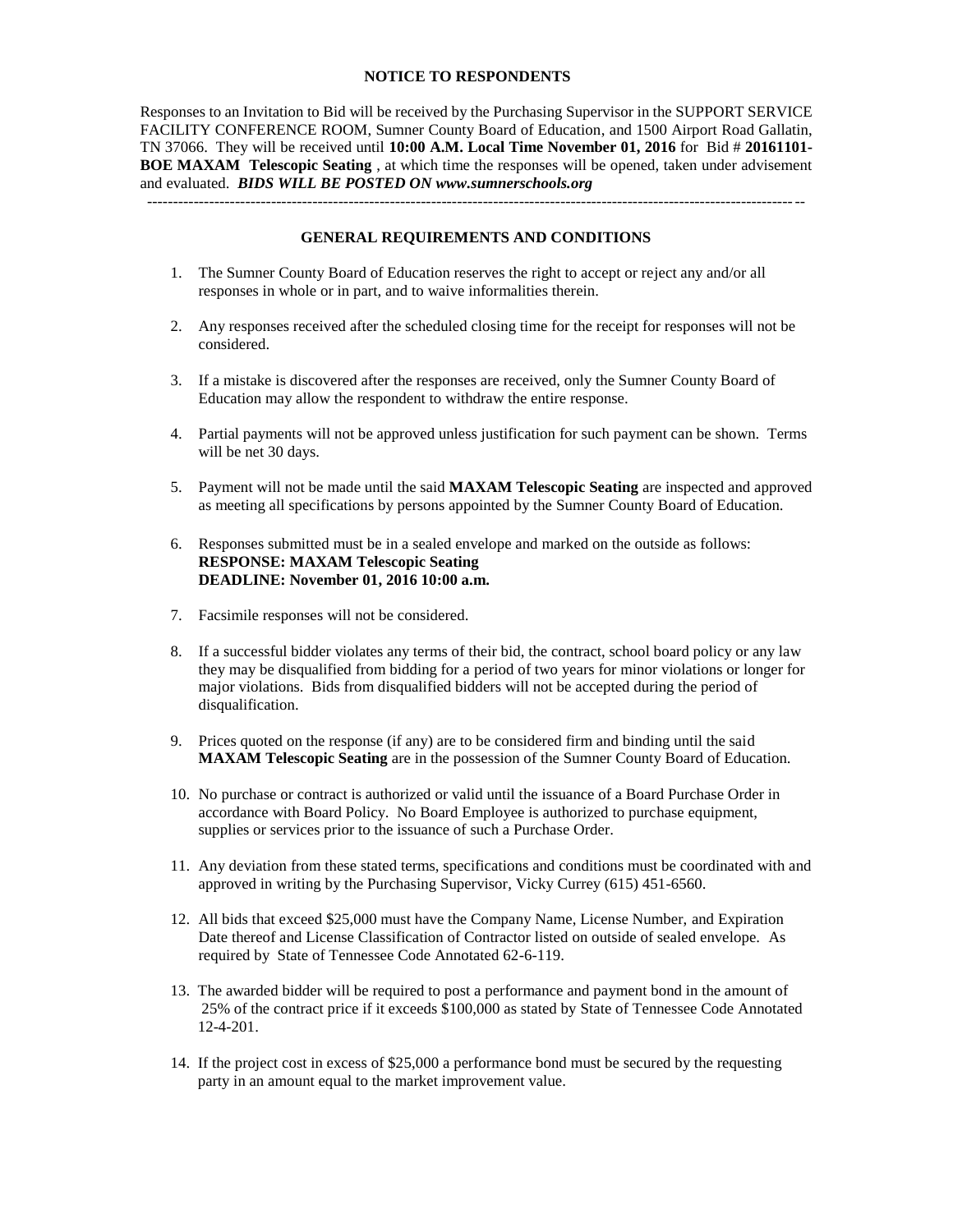# MAXAM, TELESCOPIC SEATING

Project: Hendersonville High School

Hendersonville, TN 37075

Bank A and Bank B Ground Floor

Equal or better than

- $\triangleright$  Two banks, 11 rows each
- $\triangleright$  Bank A 102'-6" length
- $\triangleright$  Bank B 104'-0" length, end panel to end panel
- $\triangleright$  Spacing 30" with 9 5/8" rise
- $\triangleright$  Self-storing end rails and self-storing aisle rails
- $\triangleright$  Automatic, auto rotating aisle rails-ARAR rails
- $\triangleright$  Intermediate aisle steps
- $\geq$  Courtside seats X C12, 12" deep-18" long
- $\triangleright$  Color choice from manufactures standard colors
- $\triangleright$  Recoverable ADA
- $\triangleright$  IBC building code 2012
- $\triangleright$  Clear deck finish
- $\triangleright$  Both banks have end panels with clear finish, based on three phase power with pendant switch operation
- $\triangleright$  Manufactures standard five(5) year warranty
- $\triangleright$  Neat seats 1195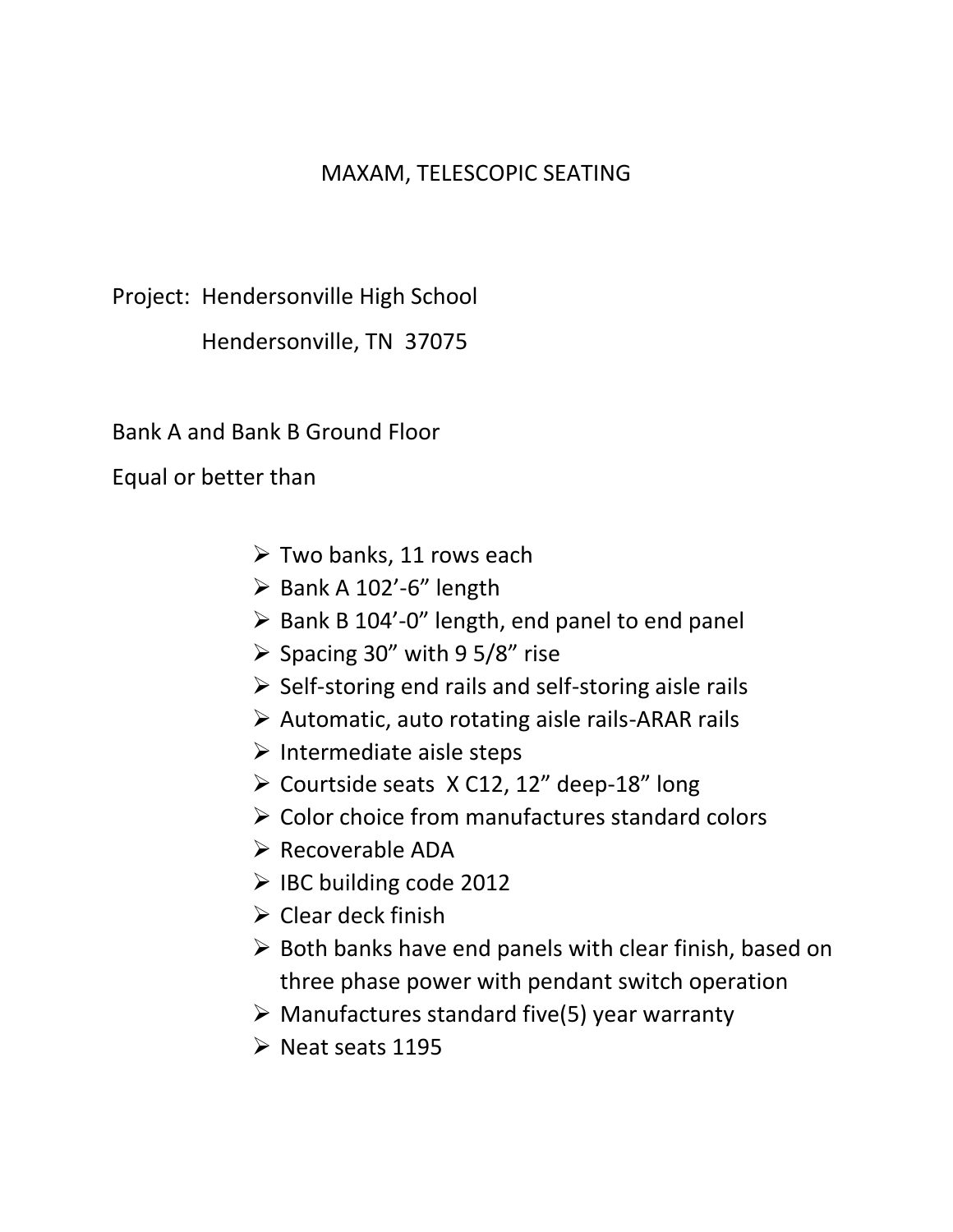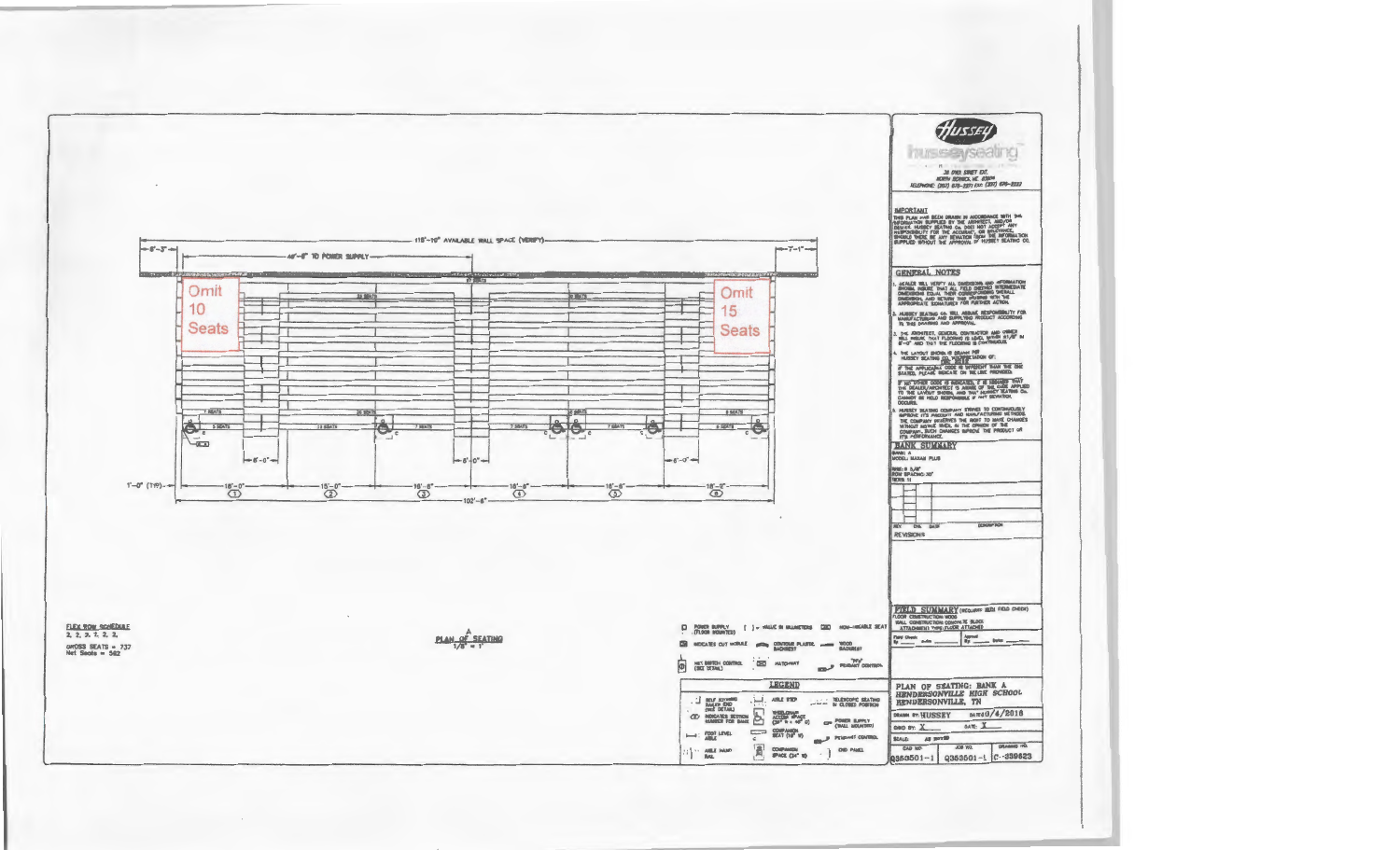